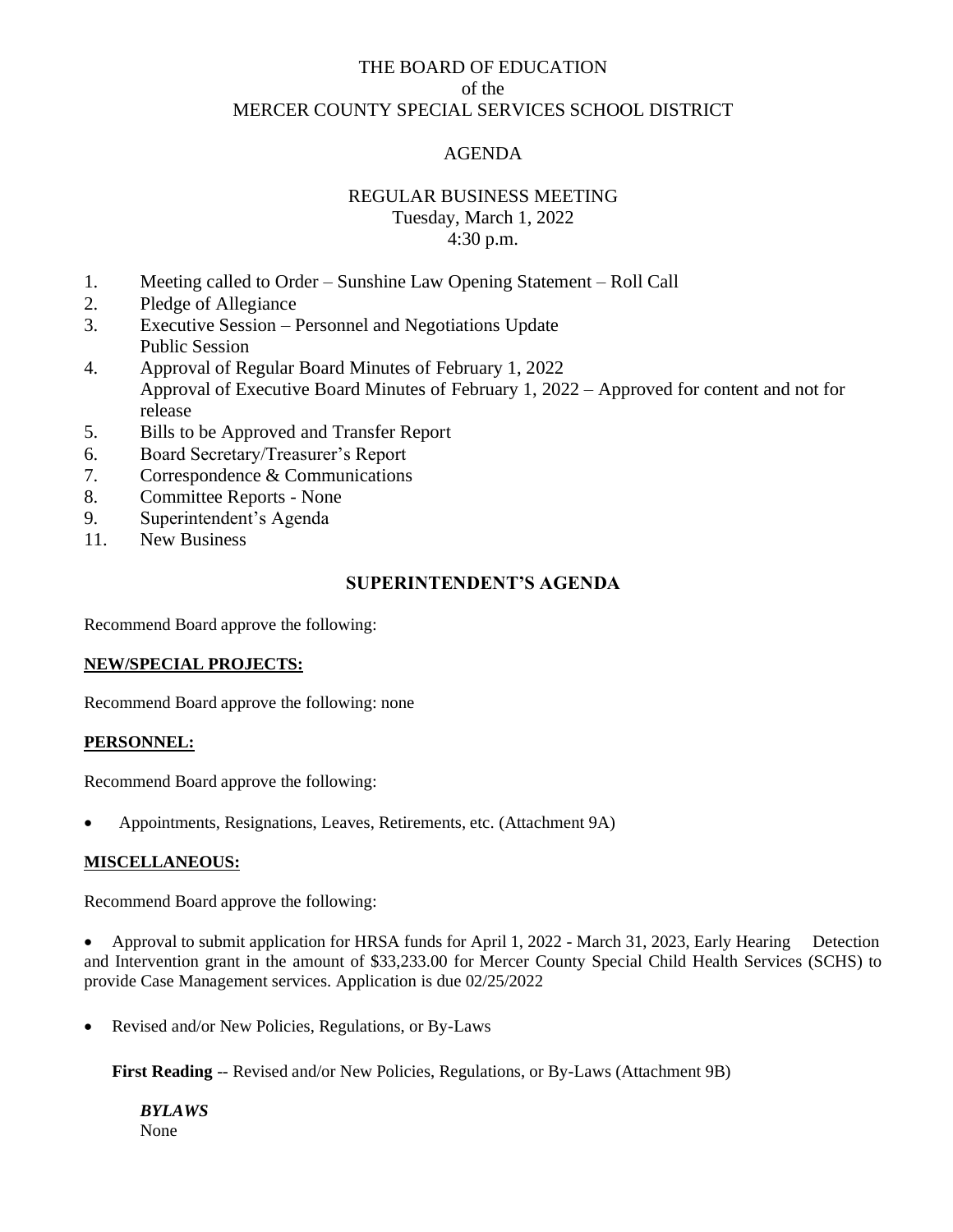#### *POLICIES*

| 2415.05 | Student Surveys, Analysis, Evaluations, Examinations, Testing, or Treatment (M) |
|---------|---------------------------------------------------------------------------------|
| 2431.4  | Prevention and Treatment of Sports-Related Concussions and Head Injuries (M)    |
| 2622    | Student Assessment (M)                                                          |
| 3233    | <b>Political Activities</b>                                                     |
| 5460    | High School Graduation (M)                                                      |
| 5541    | Anti-Hazing (M)                                                                 |
| 7540    | Joint Use of Facilities                                                         |
| 8465    | Bias Crimes and Bias-Related Acts (M)                                           |
| 9560    | Administration of School Surveys (M)                                            |

### *REGULATIONS*

| 2431.4  | Prevention and Treatment of Sports-Related Concussions and Head Injuries (M) |
|---------|------------------------------------------------------------------------------|
| 2460.30 | Additional/Compensatory Special Education and Related Services (M)           |
| 2622    | Student Assessment (M)                                                       |
| 8465    | Bias Crimes and Bias-Related Acts (M)                                        |

**Second Reading** -- Revised and/or New Policies, Regulations, or By-Laws

### *BYLAWS*

None

#### *POLICIES* None

### *REGULATIONS*

None

**Abolished** -- Policies, Regulations, or By-Laws

#### *BYLAWS*

None

# *POLICIES*

None

#### *REGULATIONS* None

**REPORTS:**

Recommend Board approve the following:

- Fire and Security Drill(s) for the months of January and February 2022 (Attachment 9C)
- Harassment, Intimidation & Bullying as of February 2022

| <b>Month</b> | <b>Investigations</b> | <b>HIB</b> | Non-HIB | <b>Pending</b> |
|--------------|-----------------------|------------|---------|----------------|
| July         |                       |            |         |                |
| August       |                       |            |         |                |
| September    |                       |            |         |                |
| October      |                       |            |         |                |
| November     |                       |            |         |                |
| December     |                       |            |         |                |
| January      |                       |            |         |                |
| February     |                       |            |         |                |
| <b>TOTAL</b> |                       |            |         |                |